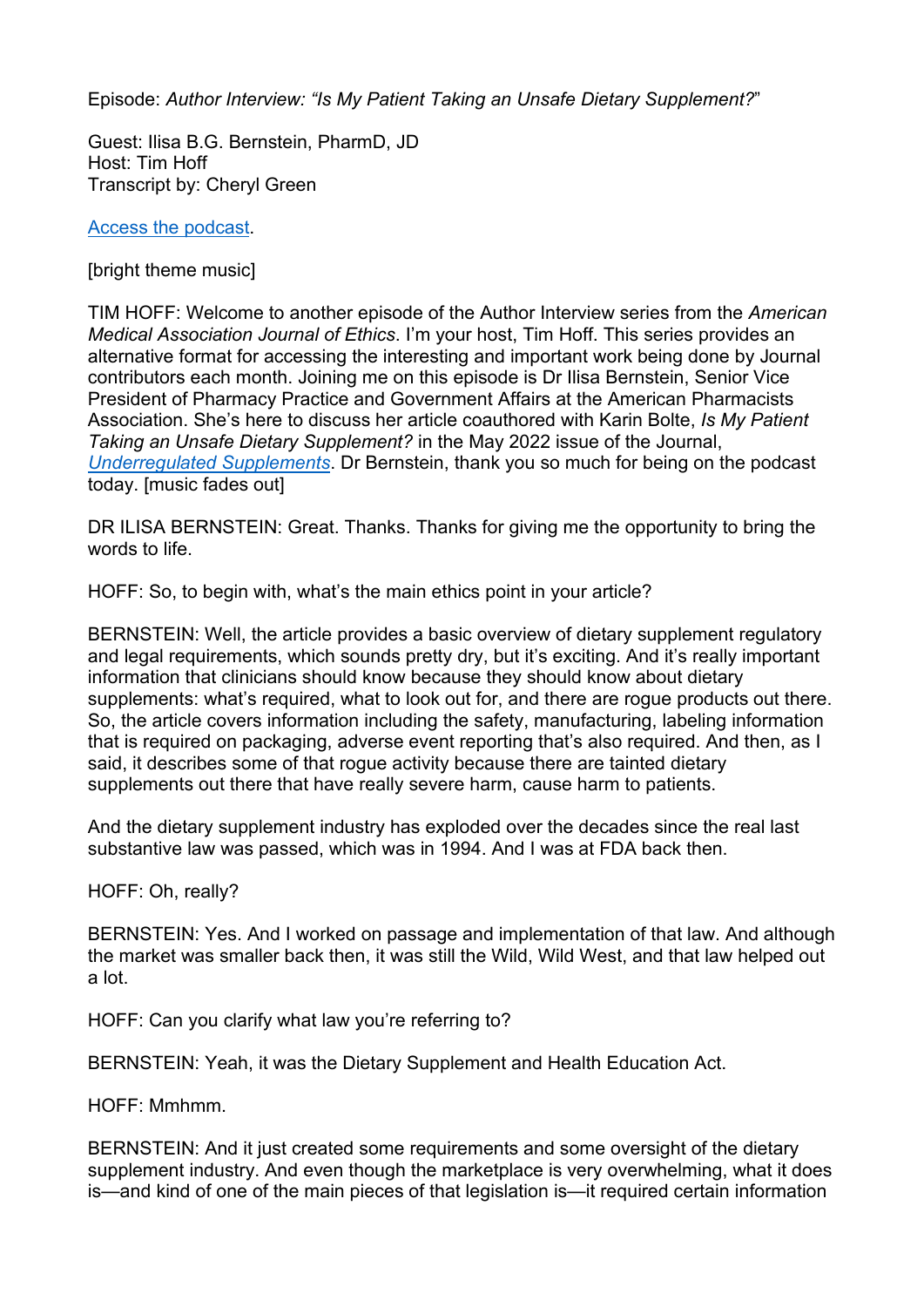to go on labeling. And that's what patients and clinicians can use to look at to see what's in the product that they're going to be using.

HOFF: Sure. So, what do you see as the most important thing for health professions students and trainees to take from your article?

BERNSTEIN: We have three takeaways in the article, and the first is that dietary supplements can have side effects.

HOFF: Mmhmm.

BERNSTEIN: They interact with foods, medicines, other supplements, and can be unsafe. And so, it's important for clinicians and others to specifically ask whether a patient is taking a dietary supplement, what the dose is. It should be listed on their chart, their medication chart, because it has just similar, could have some similar effects.

HOFF: Mmhmm.

BERNSTEIN: The second is that although people don't realize that FDA does not approve these products beforehand, similar to drugs, there are some legitimate labs that test these products, such as the USP, the U.S. Pharmacopeia, and consumer labs and others. So, looking for specific legitimate labs is helpful because they test them to know what's in them and making sure that the label is describing what's in them.

HOFF: Mm.

BERNSTEIN: And then the third takeaway is that there are a lot of wild claims out there about dietary supplements and that clinicians should counsel patients about those claims. And if they're too good to be true, they probably are, and that is a red flag.

HOFF: Sure. And finally, if you could add a point to your article, what would that be?

BERNSTEIN: Well, it's essential to know what you're taking and what your patient is taking. And there is some new legislation being considered that would require manufacturers to report their labeling information to FDA. There are no current requirements for manufacturers to list their products with FDA.

HOFF: Mmhmm.

BERNSTEIN: And so, although there are requirements of what has to go on the label, they don't have to tell FDA or provide FDA with those labels. So, what this legislation would do was provide FDA with information about what's in the products. And then that would create a database that pharmacists, health care providers, consumers, even FDA, and others can use to identify what's in them and whether they're legally on the market.

## HOFF: Mmhmm.

BERNSTEIN: But that's not there yet. And so, until that happens, when you're looking for information about dietary supplements, be cautious about what's on the Internet, and go to tried and true legitimate sources. Contact the manufacturer or—and I have to add because I'm a pharmacist—or ask your pharmacist. [theme music returns]